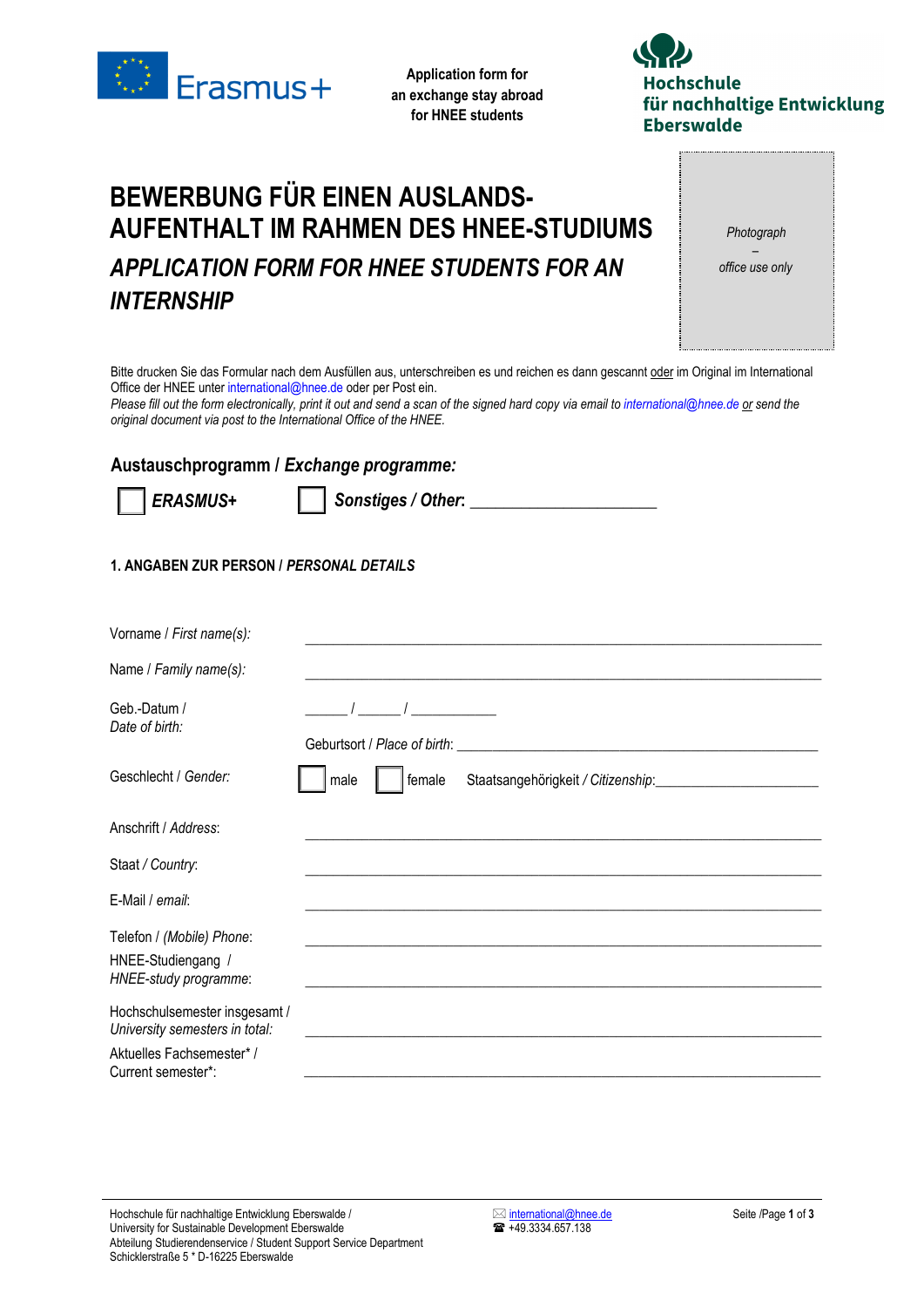

**Application form for an exchange stay abroad for HNEE students** 

**Hochschule** für nachhaltige Entwicklung **Eberswalde** 

| Bankverbindung (Deutsches Konto)                                                                                                                                       |  |                                |                               |
|------------------------------------------------------------------------------------------------------------------------------------------------------------------------|--|--------------------------------|-------------------------------|
| nur zur internen Verwendung bei<br>ERASMUS+ Zusage / Bank account                                                                                                      |  |                                |                               |
| details (German account) for internal<br>use only if ERASMUS+ scholarship is<br>granted                                                                                |  |                                |                               |
| Dauer bisheriger<br>ERASMUS+-Aufenthalte während<br>des aktuellen Studiums / duration of<br>previous ERASMUS+ exchange<br>stays during current study cycle             |  | days                           |                               |
| 2. INFORMATIONEN ZUM GEWÜNSCHTEN AUFENTHALT /<br><b>INFORMATION ABOUT THE MOBILITY YOU WISH TO APPLY FOR:</b>                                                          |  |                                |                               |
| 1. Name der aufnehmenden Organisation /<br>Name of receiving organisation:                                                                                             |  |                                |                               |
| Adresse der Organisation /<br>Address of the organisation:                                                                                                             |  |                                |                               |
| 2. Name des Projekts o. Arbeitseinheit /<br>Name of the project or department (falls vorhanden) if<br>applicable):                                                     |  |                                |                               |
|                                                                                                                                                                        |  |                                |                               |
| Geplanter Aufenthaltszeitraum /<br>Planned period of the mobility*<br>*mind. 60 Tage / at least 60 days                                                                |  |                                |                               |
| Arbeitssprache(n)* in der Organisation / working                                                                                                                       |  |                                |                               |
| language(s)* at receiving organisation:<br>*die für den konkreten Austausch relevant sind / that are relevant<br>for the specific exchange                             |  |                                |                               |
|                                                                                                                                                                        |  |                                | 2.                            |
| 3. BELEGBARE KENNTNISSE DER ARBEITSSPRACHE(N) an der aufnehmenden Organisation<br>VERIFIABLE LANGUAGE PROFICIENCY OF WORKING LANGUAGE(S) at the receiving organisation |  |                                |                               |
| 1.<br>Arbeitssprache                                                                                                                                                   |  | ◯ CEFR Level*: _______________ | Muttersprache / Mother tongue |
| 2.<br>Arbeitssprache                                                                                                                                                   |  | CEFR Level*: _______________   | Muttersprache / Mother tongue |
| * Niveaustufe gemäß / Level in accordance with the Common European Framework of Reference for Languages (Level A1-C1) -                                                |  |                                |                               |

Sprachniveau von mind. B2 in der / den Arbeitssprache(n) empfohlen / recommended at least B2-Level of working language(s)